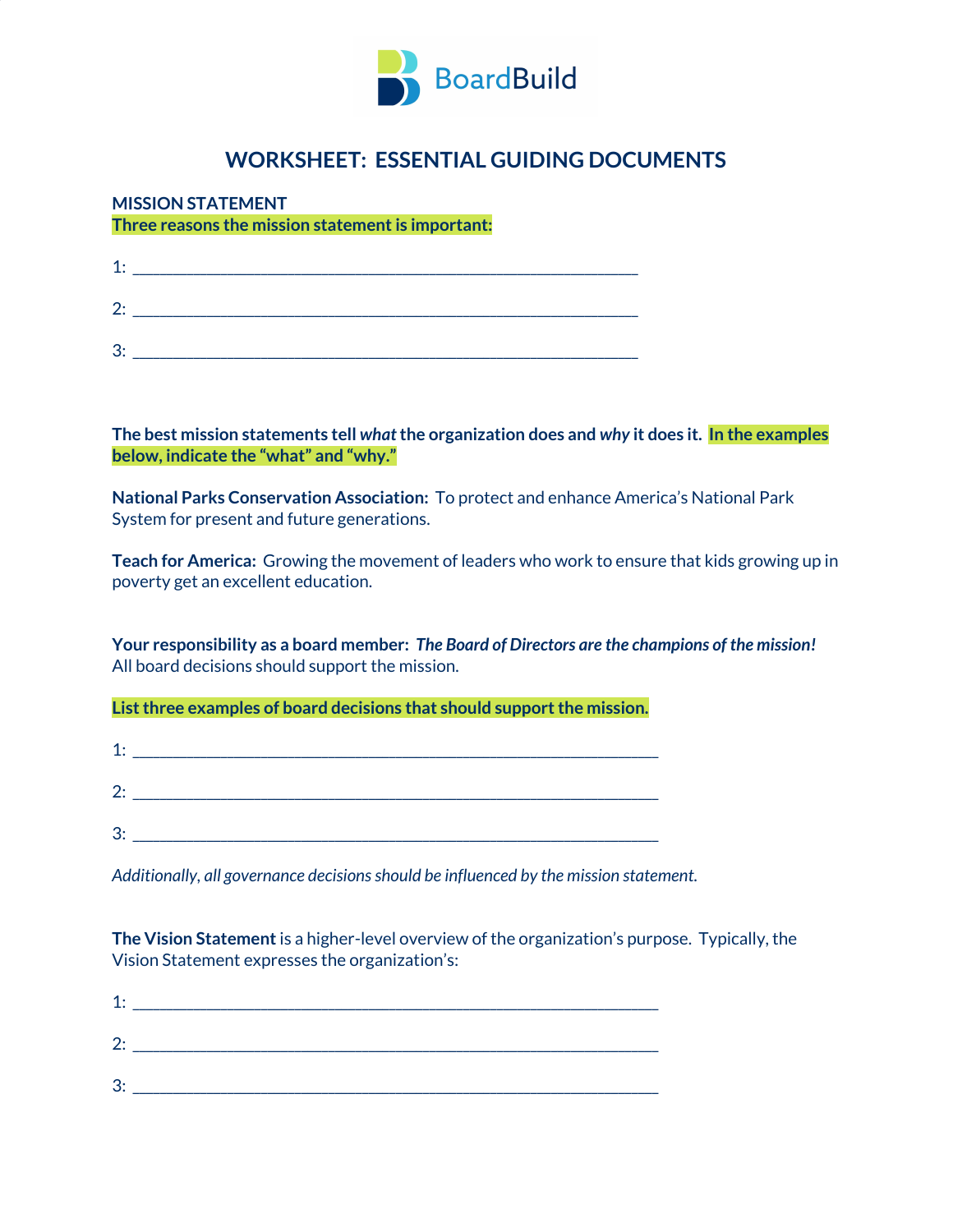

#### **BYLAWS Complete the essential elements of Bylaws:**

| <b>Essential Bylaws Information</b>                        | <b>Other Important Bylaws Content</b>         |
|------------------------------------------------------------|-----------------------------------------------|
| 1: Organization mission / purpose                          |                                               |
|                                                            | 2: Number of board members                    |
| 3: Number of meetings annually                             |                                               |
|                                                            | 4: Rules for removing an officer or member    |
| 5: Required number of board members to<br>make up a quorum |                                               |
|                                                            | 6: Board member indemnification               |
|                                                            | <u>7: ___________________________________</u> |

**Bylaws are the mostimportant board governance document and serve as the ultimate authority for decision making and problem solving.** Who can change the Bylaws?

**Your responsibility as a board member:** *Know your organization's Bylaws!* Read them carefully. Make sure you can find them easily.

**To help you understand essential key Bylaws terms, labelthe term below thatidentifies the definition.**

| Term | Definition                                                                                                                                |  |
|------|-------------------------------------------------------------------------------------------------------------------------------------------|--|
|      | The number of members required to be present at a board meeting<br>when voting takes place                                                |  |
|      | The legal document that establishes a corporation                                                                                         |  |
|      | The organization's responsibility for covering board member<br>expenses incurred during lawsuits related to their service on the<br>board |  |
|      | The length of time an individual agrees to serve as a board member                                                                        |  |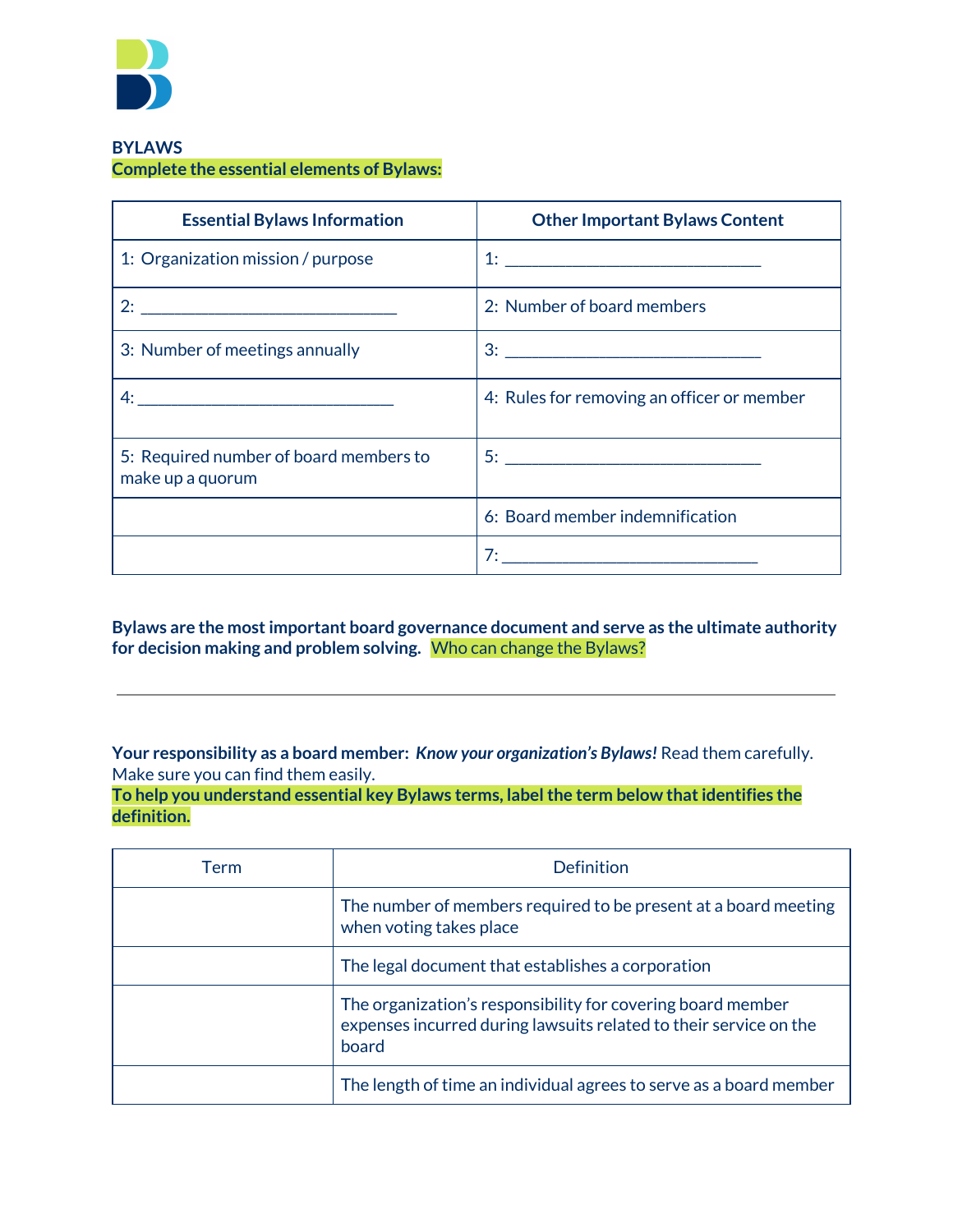

#### **POLICIES Three reasons why policies are important:**

| 1: |  |  |  |
|----|--|--|--|
| 2: |  |  |  |
| 3: |  |  |  |

#### **Policies are used by both the board (governance matters) and staff (day-to-day operations). List a Don't associated with each ofthe following policies:**

**Your responsibility as a board member:** *The Board of Directorsisresponsible for reviewing and approving all new and revised policies.* When you serve on a committee, know the key policies related to your work.